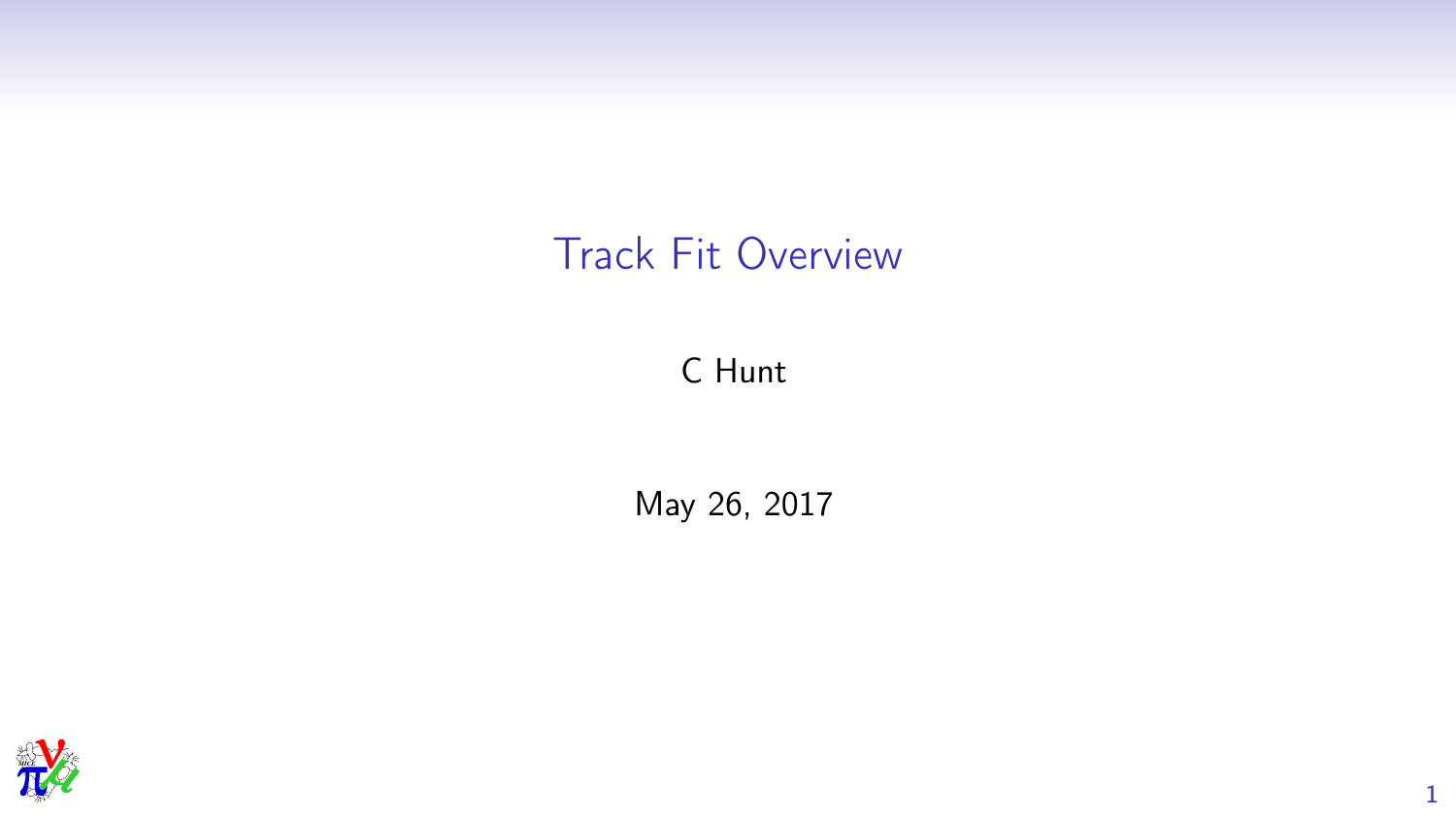## Introduction

The MAUS Track Fitting Framework:

- 1. Digitisation
- 2. Clustering
- 3. Spacepoint Creation
- 4. Pattern Recognition (Spacepoint Selection)
- 5. Track Fitting

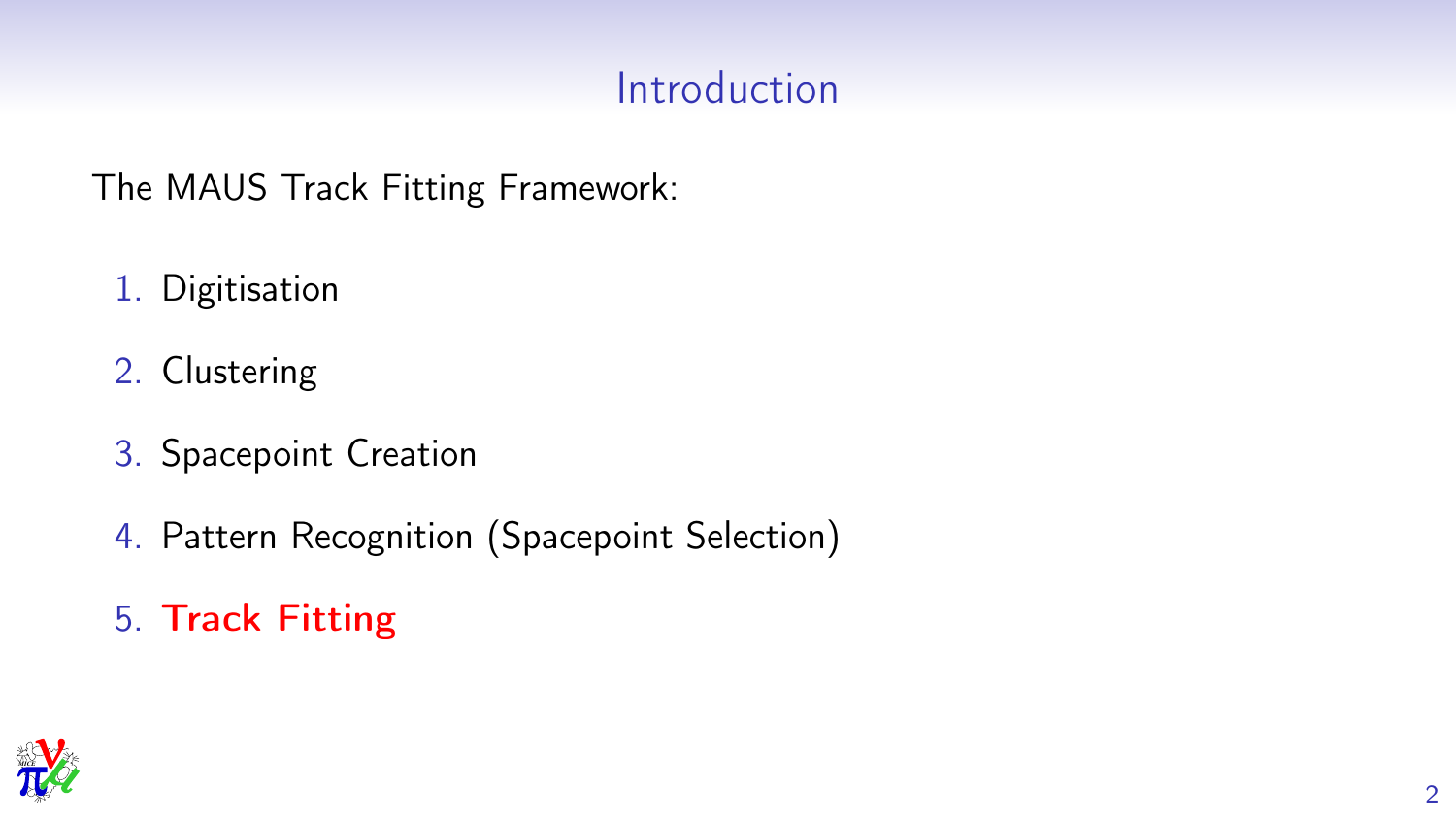## Kalman Track Fitting

The track it is performed using a Kalman Fitting routine, derived from signal analysis techniques.

It is an optimal fitting routine, taking into account all measurement and stochastic correlations at all measurement points. No linear fitter can do better.

The key word is linear!

Errors are modelled as multivariate gaussian distributions (i.e. completely described by a covariance matrix) and the measurement and propagation functions are assumed to be linear.

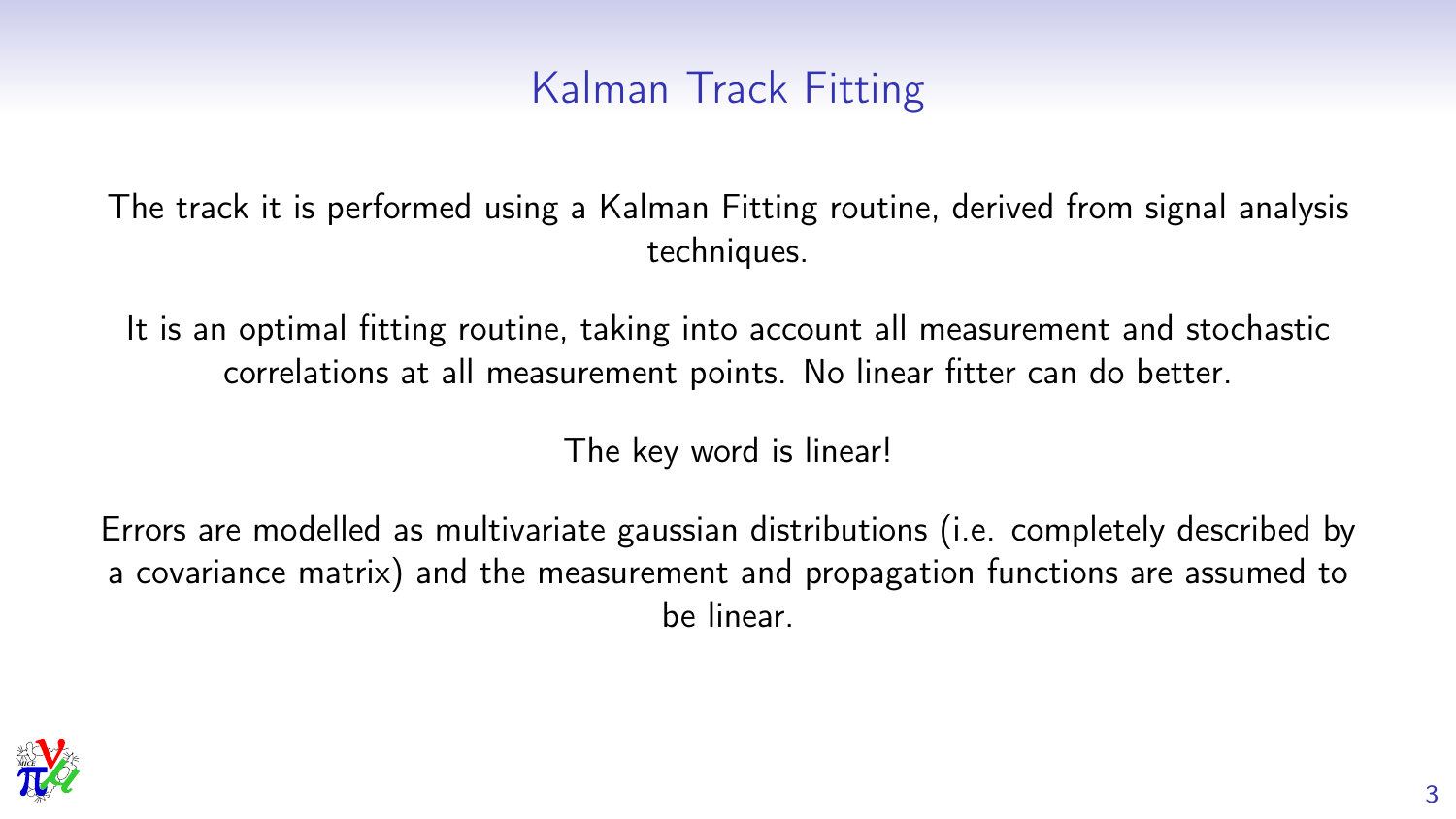## Kalman Track Fitting

It propagates from point to point, and filters (applies the measurement to the prediction) at each measurement location.



A smoothing step then allows for the combined weight of the information to be propagated in reverse through the lenth of the track.



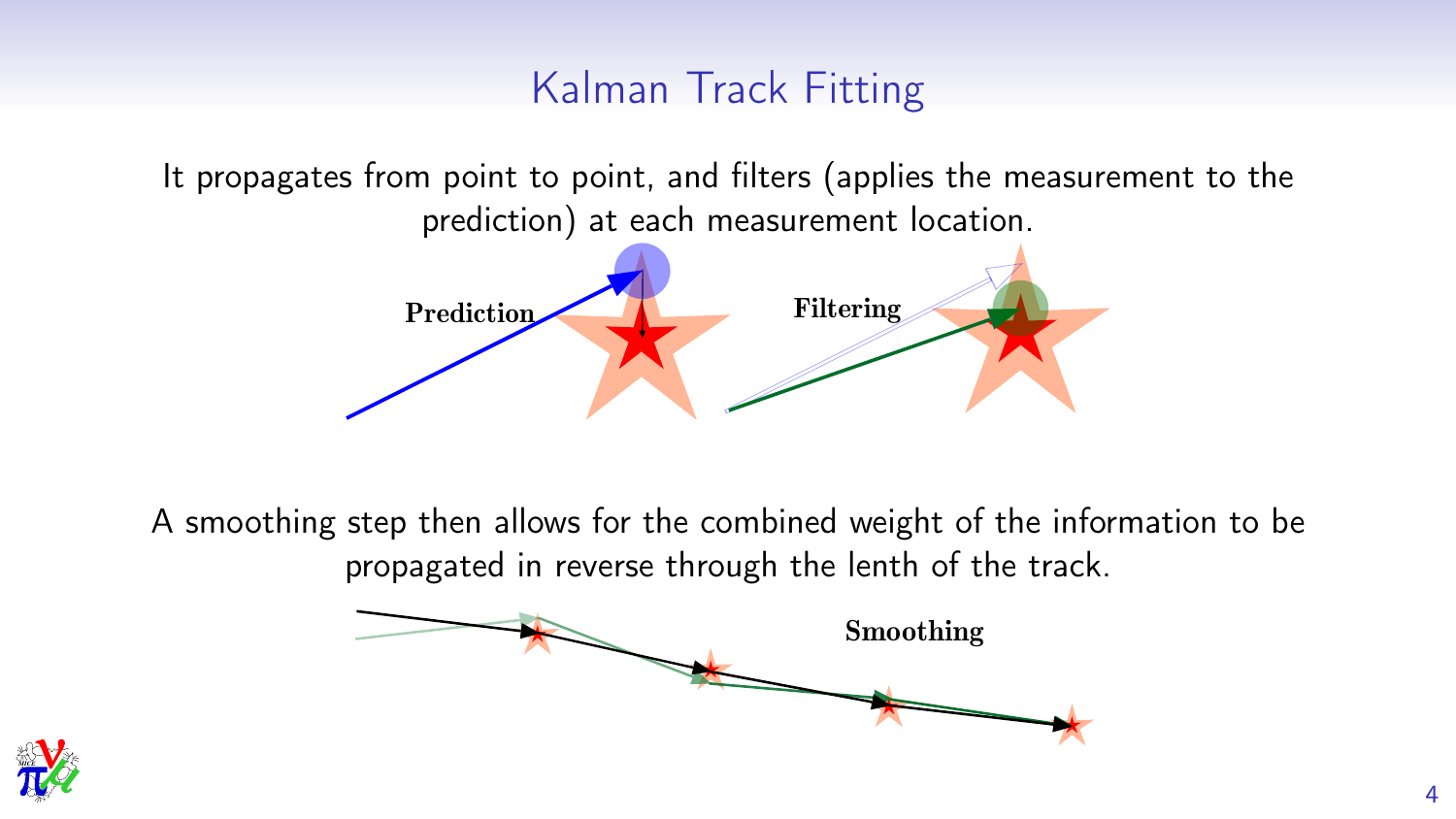Straight Track Reconstruction

For the straight track fit this works very well:

```
Components: x, x', y, y'
```
Scattering  $\vert$  Highland formula Energy Loss  $\mid N/A \rangle$ Measurements | Quantised Propagation | Linear

The Highland formula is a gaussian approximation for the central 98% of the scattering distirbution and is recommended by the PDG for most applications.

The straight track reconstruction has no sensitivity to energy loss as it cannot measure momentum.

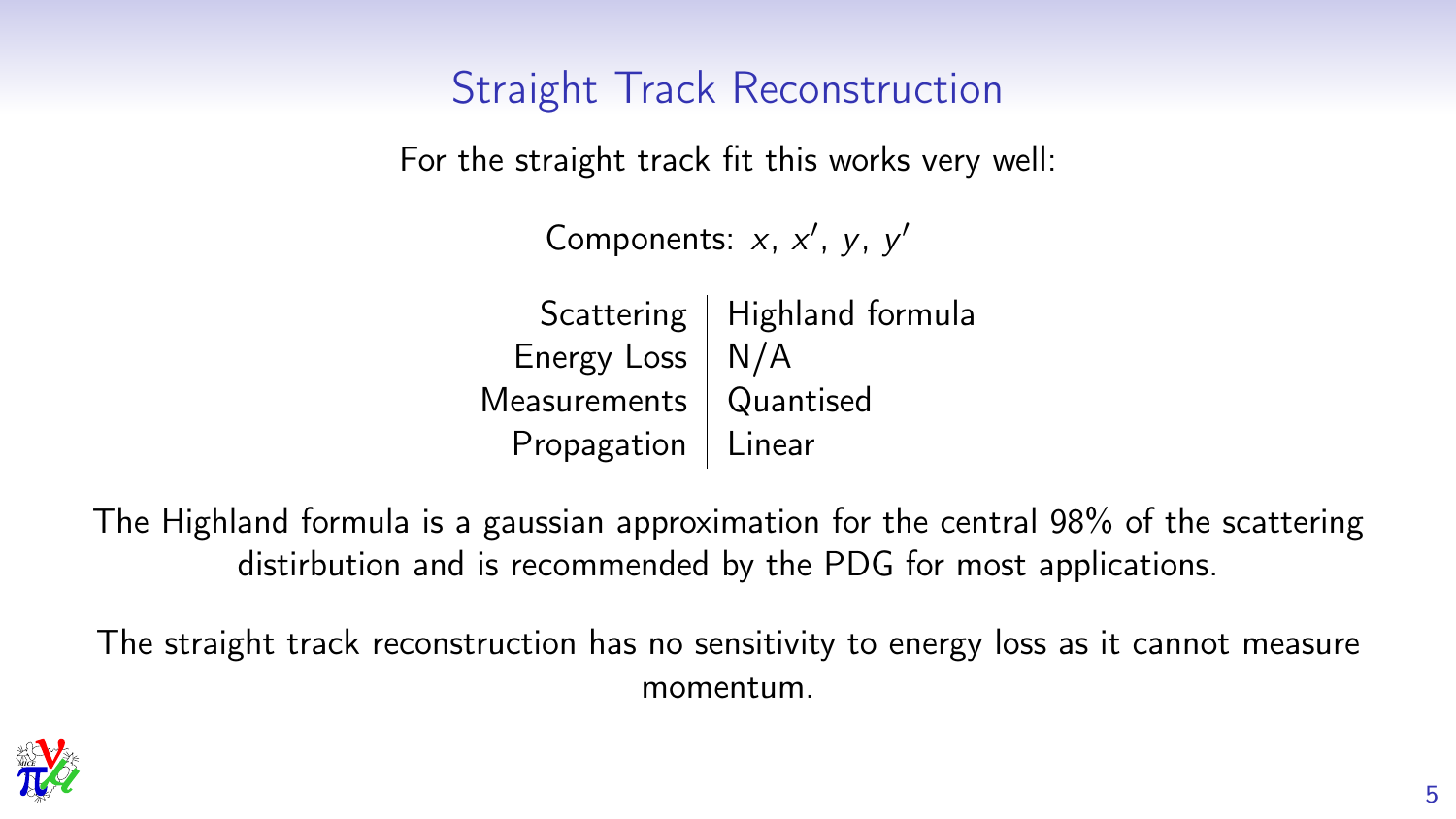## Helical Track Reconstruction

For the Helical Fit:

Components: x,  $p_x$ , y,  $p_y$ ,  $\kappa = q/p_z$ 

|                          | Scattering   Highland formula |
|--------------------------|-------------------------------|
|                          | Energy Loss   Bethe Formula   |
| Measurements   Quantised |                               |
| Propagation              | Nonlinear (Helix)             |

Now the Bethe formula is used and represents a gaussian approximation to mean energy loss. It has been compared with the Landau-Vavilov formula and was found to perform better as we are interested in the mean behaviour of a bunch.

The propagation is now non linear: The  $p<sub>z</sub>$  dependence requires a first order corrections. The fitter can now be described as and "Extended Kalman Fitter", and no longer provides the optimal fit - only the optimal *linear* fit.

*MICE*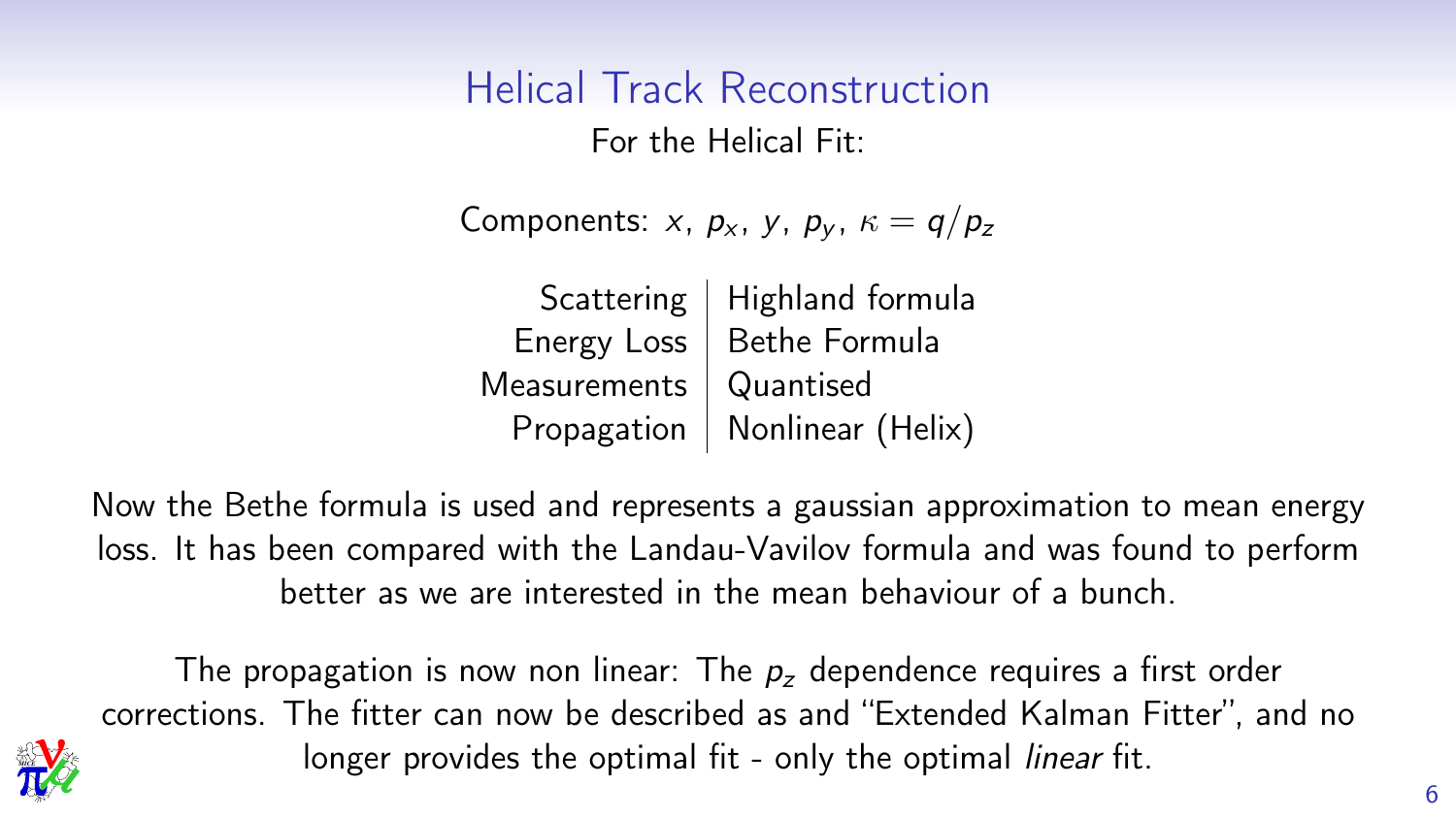### **Performance**



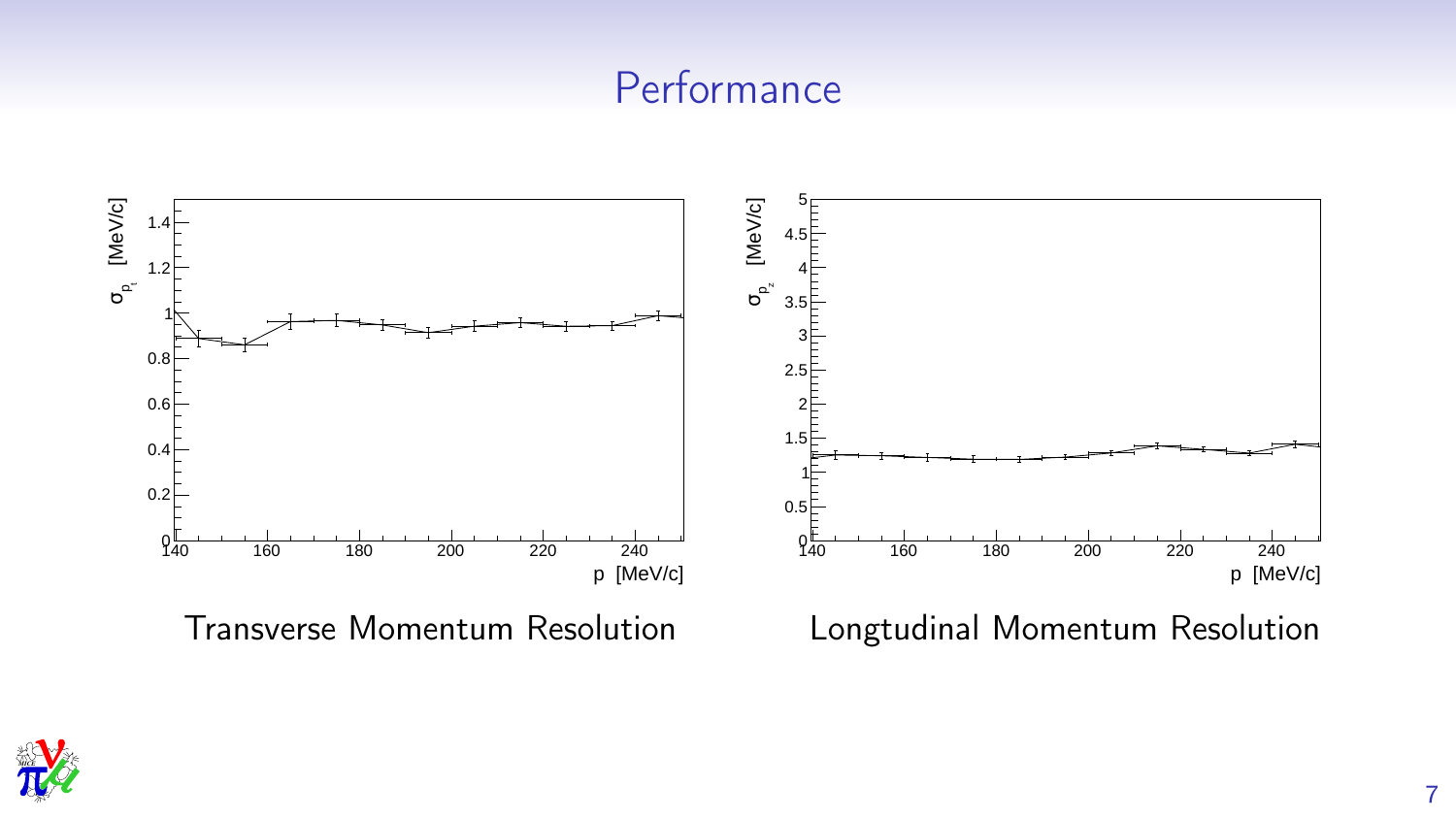## Effect on Efficiency

The Track Fit should not have any effect on the efficiency of the reconstruction. Only the accuracy.

However, if the fit fails (NaN., Inf., etc) then the track is discarded. No further processing occurs.

> This is a  $< 1\%$  effect. e.g. 2 out of 1000 tracks.